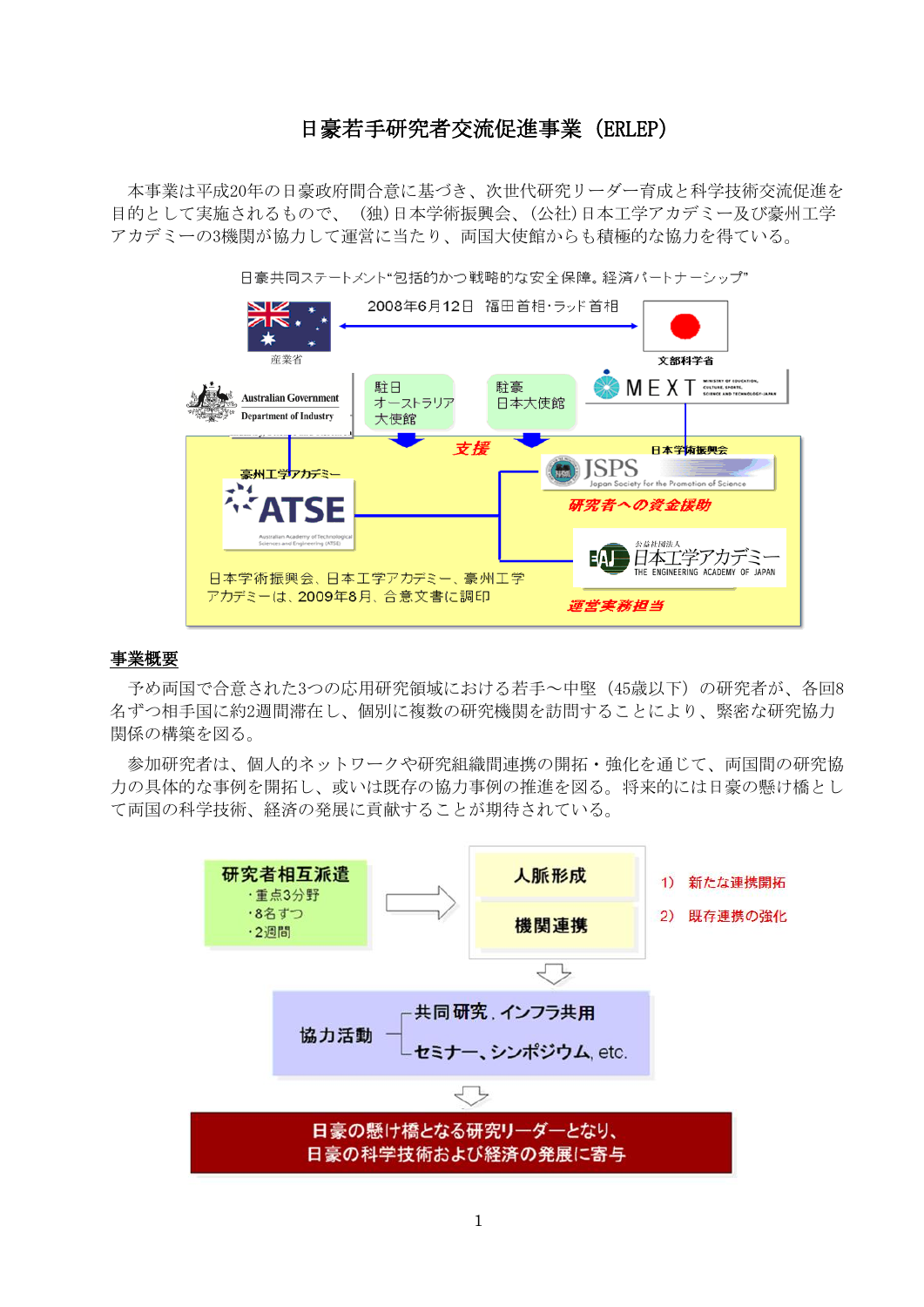### 過去の交流実績

### 【第1回交流】

# 日本→豪州

- ・ 派遣期間:2010年2月13日(出発)から27日(帰国)
- ・ 派遣対象領域および派遣研究者:

## "Energy and Environment"

 川喜多仁(物質・材料研究機構) 谷本 潤(九州大学) 林 浩志(三菱マテリアル) "Novel Materials and Resources"

足立吉隆(物質・材料研究機構) 越野雅至(産業技術総合研究所)

#### "Biotechnology and its Medical Application"

大橋俊朗(北海道大学) 後藤デレック(北海道大学) 竹内 純(東京工業大学) \* 派遣当時の所属を掲載

# 豪州→日本

- ・ 受入期間:2010 年 11 月 13 日(出発)から 27 日(帰国)
- ・ 受入対象領域および受入研究者:

## "Energy and Environment"

 Venkata Kambala (Univ. of South Australia) Declan Page (CSIRO Land and Water) Daniel Roberts (CSIRO Coal Technology)

## "Novel Materials and Resources"

 Wenlong Cheng (Monash Univ.) Gavin Conibeer (Univ. of New Southwales) Akshat Tanksale (Univ. of Queensland )

### "Biotechnology and its Medical Application"

Julie Nigro (CSIRO Molecular and Health Technologies) Jian Tu (Macquarie Univ.)

### 【第2回交流】

# 日本→豪州

- ・ 派遣期間:2012年2月18日(出発)から3月3日(帰国)
- ・ 派遣対象領域および派遣研究者:

#### "Health and Technology"

伊藤一秀(九州大学) 黒田知宏(京都大学) 鈴木孝司(東京女子医科大学) "ICT"

松本吉央(産業技術総合研究所)

## "Nanotechnology and New Materials"

雨倉 宏(物質・材料研究機構) 大久保貴広(岡山大学) 大平圭介 (北陸先端科学技術大学院大学) 古川修平(京都大学)

# 豪州→日本

- ・ 受入期間:2013 年 3 月 2 日(出発)から 16 日(帰国)
- ・ 受入対象領域および受入研究者: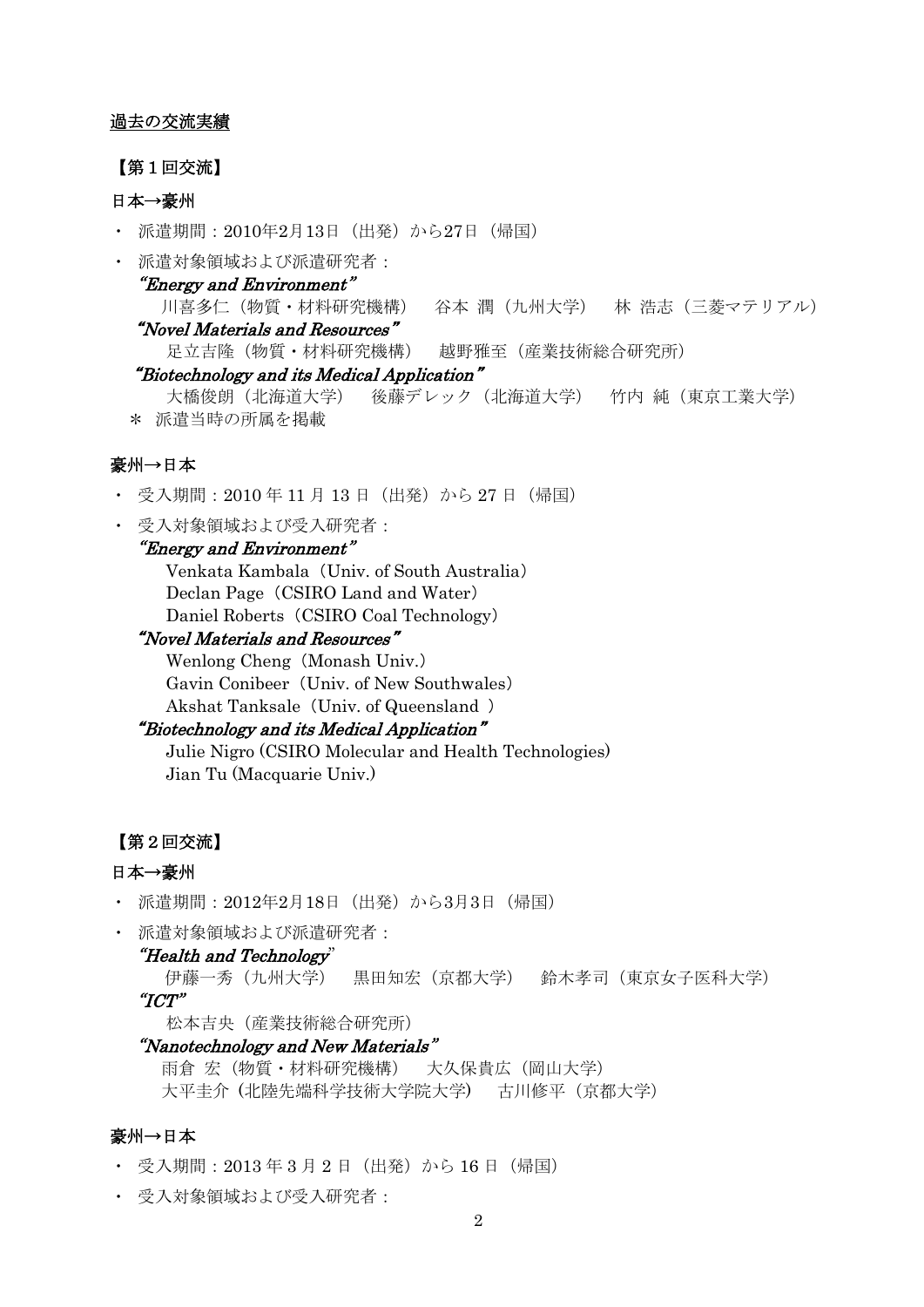## "Health and Technology"

Susan Kaye Nilsson (CSIRO)

Brendan John Jenkins (Monash Institute of Medical Research)

# "ICT"

Benjamin Andrew Burton (Univ. of Queensland) Christopher Michael Kellett (Univ. of Newcastle) Lim Chee Peng (Deakin University)

## "Nanotechnology and New Materials"

 Falcaro Paolo (CSIRO CMSE) Attila Janos Mozer (Univ. of Wollongong) Christian James Doonan(Univ. of Adelaide)

## 【第3回交流】

# 日本→豪州

- ・ 派遣期間:2014年2月14日(出発)から3月1日(帰国)
- ・ 派遣対象領域および派遣研究者:
- ・ " Technologies for the promotion of healthy ageing and wellbeing"
- ・ 赤坂浩亮(神戸大学) 高橋佳代(理化学研究所) 松原崇充(奈良先端科学技術大学院大学) ・ "New materials, biotechnology and nanotechnology"
- ・ 金森主祥(京都大学) 田代健太郎(物質・材料研究機構) 寺村裕治(東京大学)
- ・ "Emerging power systems in the changing environment and the needs of the power
- system transition process"
- 河辺賢一(富山大学)
- "Capturing the benefits of  $ICT$  in a digital economy"
- 桂 卓成(日立製作所)

# 今回の受入予定

【第3回交流】

## 豪州→日本

- ・ 受入期間:2014 年 11 月 3 日(出発)から 15 日(帰国)
- ・ 受入対象領域および受入研究者:5頁ご参照
- ・ 行動予定:
	- 11月3日 (月)到着
	- 11月4日 (火)午前:オリエンテーション 午後から研究機関訪問
	- 11月5日 (水)から13日 (木)研究機関訪問(詳細は追って決定します)
	- 11月14日 (金)午前:報告会(ホスト研究者も可能な限りご出席ください)午後:帰国
- ・ 訪問にあたって
	- i 訪問日程は8名とも異なり、各訪問先には研究者が単独でうかがいます。ただし、場合に よっては最寄駅での送迎をお願いする場合もあります。
	- ⅱ 訪問受入れは、半日以上、できれば1日~2日かけてじっくり議論をさせていただければ幸 いです。内容と時間配分はホスト研究者に一任いたしますが、事業趣旨に照らし、次のよ うな項目をご検討ください。
		- ・ ホスト研究者及び関連研究者との意見・情報交換、協力の可能性協議
		- ・ 研究施設見学
		- ・ セミナー形式での訪問者の研究発表および議論(聴衆との協力が芽生えた例あり)
		- 同一研究機関内の関連研究者歴訪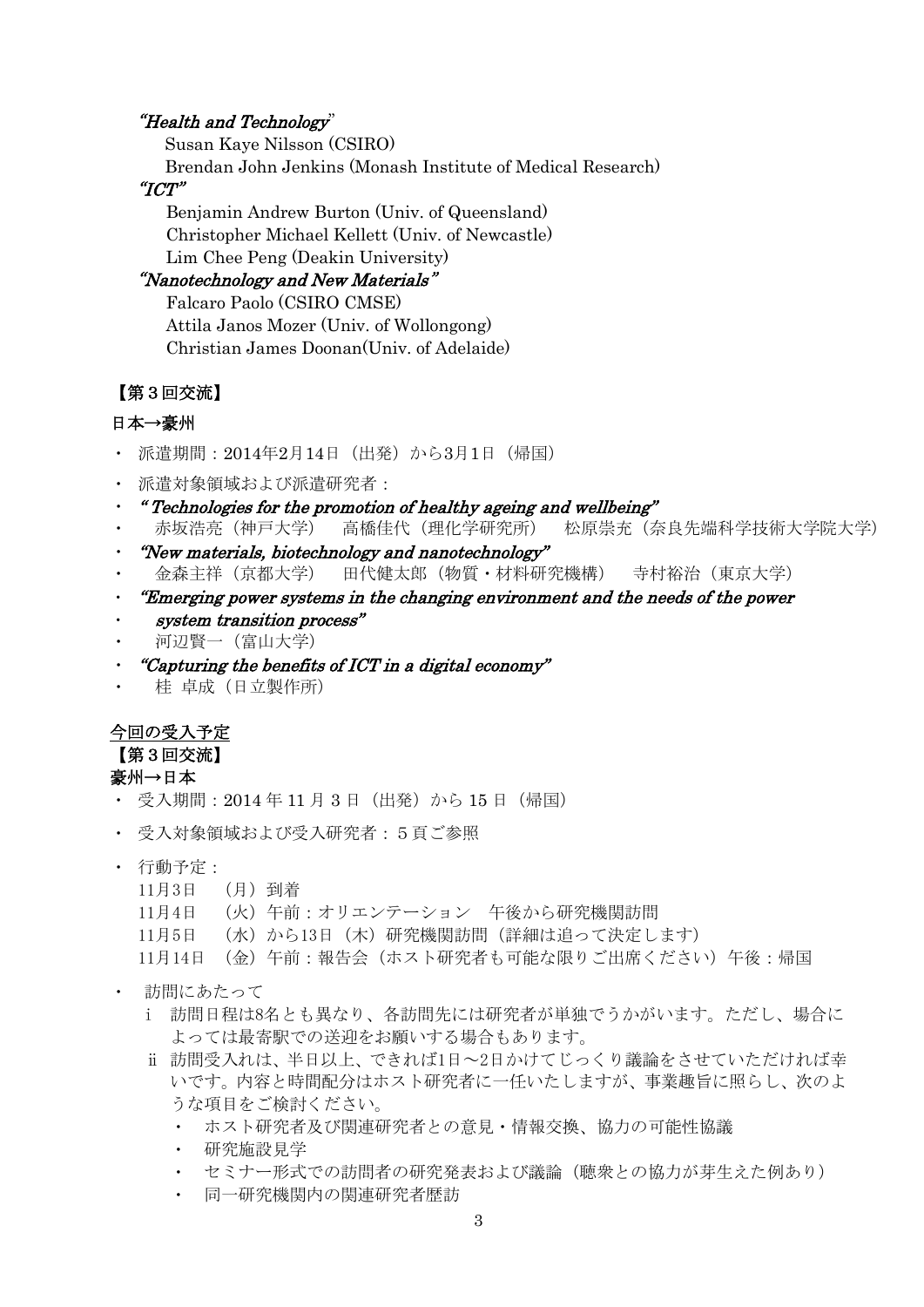- ⅲ 訪問確定後、研究者と研究内容についてメール交換していただければ幸いです。 ただし、宿泊や移動交通手段については主催者側で準備・手配しておりますので、ご助言 等ございましたら、主催者にもご連絡くださいますようお願い申し上げます。
- ⅳ 機関連携、部署連携の可能性を検討して頂く場合には、ご所属機関の規程を事前にお調べ いただければ幸いです。

・期待される成果

訪問中に、今後双方の間で何らかの研究協力が可能かどうかを、幅広く、かつ短期のみならず中 長期的視点で検討し、その可能性の有無、今後の進め方について確認をお願いいたします。 ご参考までに、過去の協力形態には、次のような例があります。

- ・共同研究、論文の共同発表、研究施設の相互利用、開発機材の購入
- ・国際シンポジウム・ワークショップ・セミナーなどの共同企画・運営
- ・研究室員や院生などの相互訪問、学生指導への協力、日常的な情報交換、など

以上